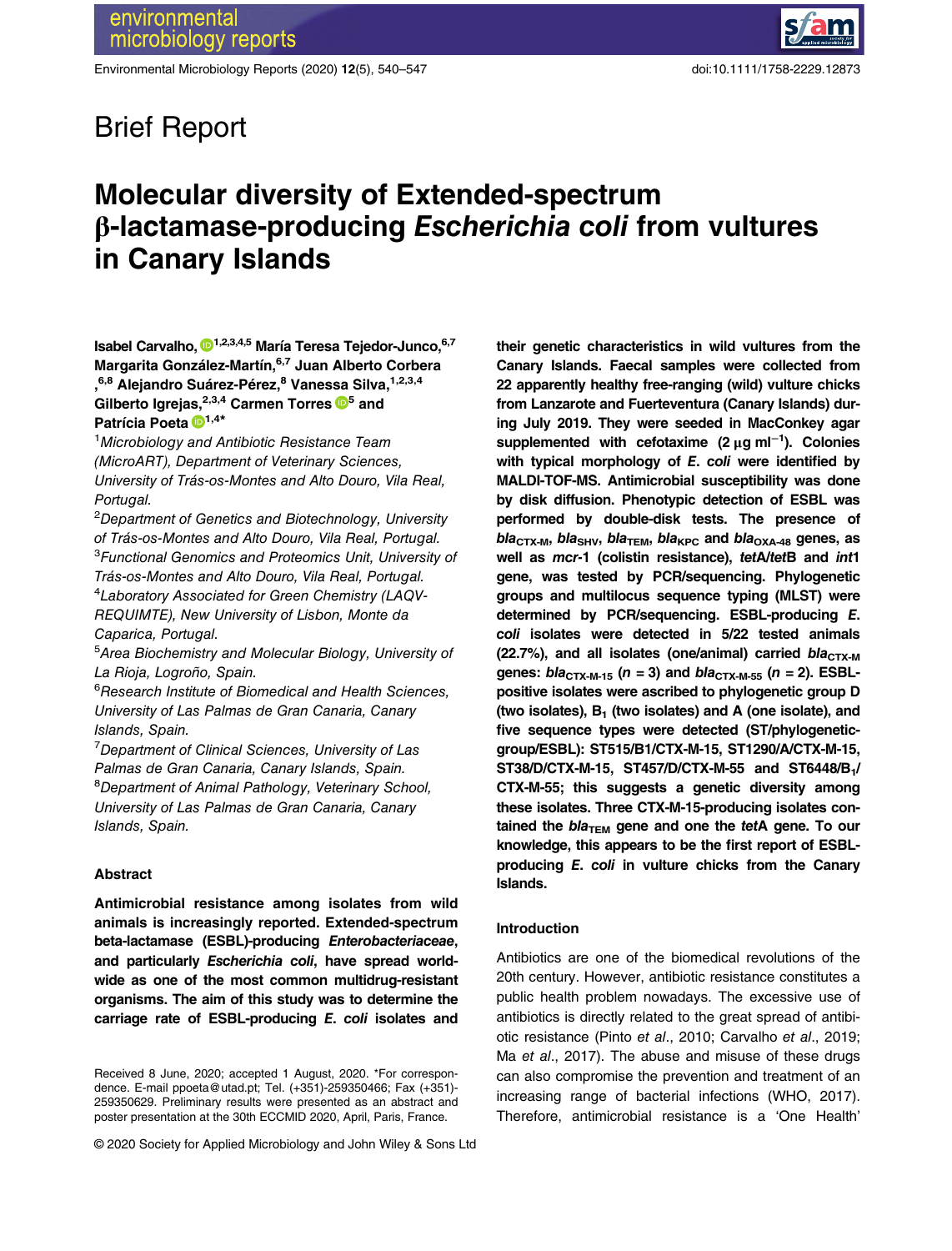issue (Robinson et al., 2016). 'One Health' is an emerging concept that establish that human, animal and environmental health are interconnected, and a global strategy is needed to face this challenge (Lee et al., 2018).

Regarding this situation, different studies have been done in order to understand the mechanisms of bacterial drug resistance in pets and humans (Puño-Sarmiento et al., 2013; Leite-Martins et al., 2014; Marinho et al., 2016; Chung et al., 2017; Derakhshandeh et al., 2018; Sato et al., 2018). Wild birds are also potential reservoirs of resistant bacteria and have the potential to transmit antibiotic resistance, including clinically important resistance genes. During the last two decades, different studies have been published in Europe regarding antimicrobial resistance among wild animals (Costa et al., 2008; Poeta et al., 2008; Radhouani et al., 2012; Gonçalves et al., 2014; Dias et al., 2015; Alcala et al., 2016; Wang et al., 2017). Wildlife are not directly exposed to clinically useful antimicrobial agents, but they can acquire resistant bacteria mainly through water polluted from faeces of human and farm activity (Mora et al., 2014).

Extended-spectrum β-lactamase (ESBL)-producing Enterobacteriaceae, and particularly Escherichia coli, have spread worldwide as one of the most common multidrug-resistant organisms. Two of the most clinically relevant antimicrobial resistance mechanisms are the production of ESBLs and plasmid-mediated AmpC-type β-lactamases (pAmpC). Escherichia coli is a commensal bacterium, which inhabits in the gastrointestinal tract of warm-blooded animals, and can also be a reservoir for antibiotic resistance (Iredell et al., 2016; Ulstad et al., 2016; Marques et al., 2018). The genes encoding these enzymes are frequently plasmid-located and can be horizontally transferred to other bacteria (Alcala et al., 2016; Alonso et al., 2017). The spread of E. coli strains producing CTX-M-type β-lactamases is mostly responsible for the increased incidence of ESBL, especially CTX-M-15 variant, both in animals and humans (Belas et al., 2014; Ewers et al., 2014; Kojima et al., 2014; Rocha-Gracia et al., 2015; Zorgani et al., 2017).

The Iberian Peninsula holds >90% of the European population of wild vultures (Lopez-Cerero et al., 2017). The Egyptian vultures (Neophron percnopterus) are the smallest and least dominant of the European vultures (Moreno-Opo et al., 2020). Until a few decades ago, the wild Canarian Egyptian vulture (Neophron percnopterus var. majorensis), a subspecies of Egyptian vulture, with a small population inhabited practically in all Canary Islands (Spain), although currently it is only preserved in specific areas of Lanzarote and Fuerteventura Islands. The vultures' population in the Canary Islands has increased by 12% during 2018 (311 individuals recorded

in 2017 to 349 individuals) thanks to protection programs promoted by the Regional Government Ministry of Territorial Policy, Sustainability and Security within the European Program Life Egyptian Vulture 2019 (Life Egyptian Vulture (LEV), 2019). According to these same authors, the vultures' population included 361 animals at the end of 2019 (with an increase of 12 vultures, corresponded to 3.4%), from which 163 were classified as reproductive and 198 as non-reproductive animals.

To our knowledge, this is the first report related to ESBL-producing E. coli done in Canarian Egyptian vultures. Even though antibiotic resistance in vultures has been less studied than in other domestic animals worldwide (Ahmed et al., 2010; Tuerena et al., 2016; Carvalho et al., 2017; Saputra et al., 2017; Rumi et al., 2019; Suay-Garcia et al., 2019), there are some recent available data in different Spanish cities that suggest that Neophron percnopterus might have an important role in the spread of ESBL/pAmpC bacteria (Alcala et al., 2016; Lopez-Cerero et al., 2017; Moreno-Opo et al., 2020; Sevilla et al., 2020). In this way, contact with urban waste and livestock farming has been associated with increased probability of antibiotic-resistant microbiota in wild birds, especially ESBL-producing E. coli. The aim of this study was to determine the carriage rate of ESBLproducing E. coli as well as their genetic characteristics in samples obtained from Canarian Egyptian vultures (Neophron percnopterus var. majorensis) from Fuerteventura and Lanzarote (Canary Islands), in Spain. Furthermore, One Health aspects of antimicrobial resistance will be investigated.

## Results and discussion

Five of the 22 faecal samples tested carried cefotaximeresistant (CTX $<sup>R</sup>$ ) E. coli isolates, and were ESBL-pro-</sup> ducers, representing 22.7% of total samples tested. A similar prevalence of ESBL-producing E. coli was found in studies done with black vultures from Mongolia (27%) (Guenther et al., 2013) and from three different vulture' species in central Spain (26%) (Lopez-Cerero et al., 2017). In the same line, Pinto et al. (2010) found a similar prevalence of ESBL-positive isolates among wild birds of prey at the Serra da Estrela Natural Reserve in Portugal (26.9%). In contrast, Mora et al. (2014) did not found any ESBL-producing E. coli between griffon vultures from Southeast of Spain.

Four of our ESBL-producing E. coli isolates were obtained from Fuerteventura and only one from Lanzarote Island (Table 1). All of them exhibited a multidrugresistant phenotype (Table 1), which is in accordance with the results obtained with Egyptian vultures in other regions of the Spanish peninsula (Lopez-Cerero et al., 2017). It is interesting to note that the ESBL-producing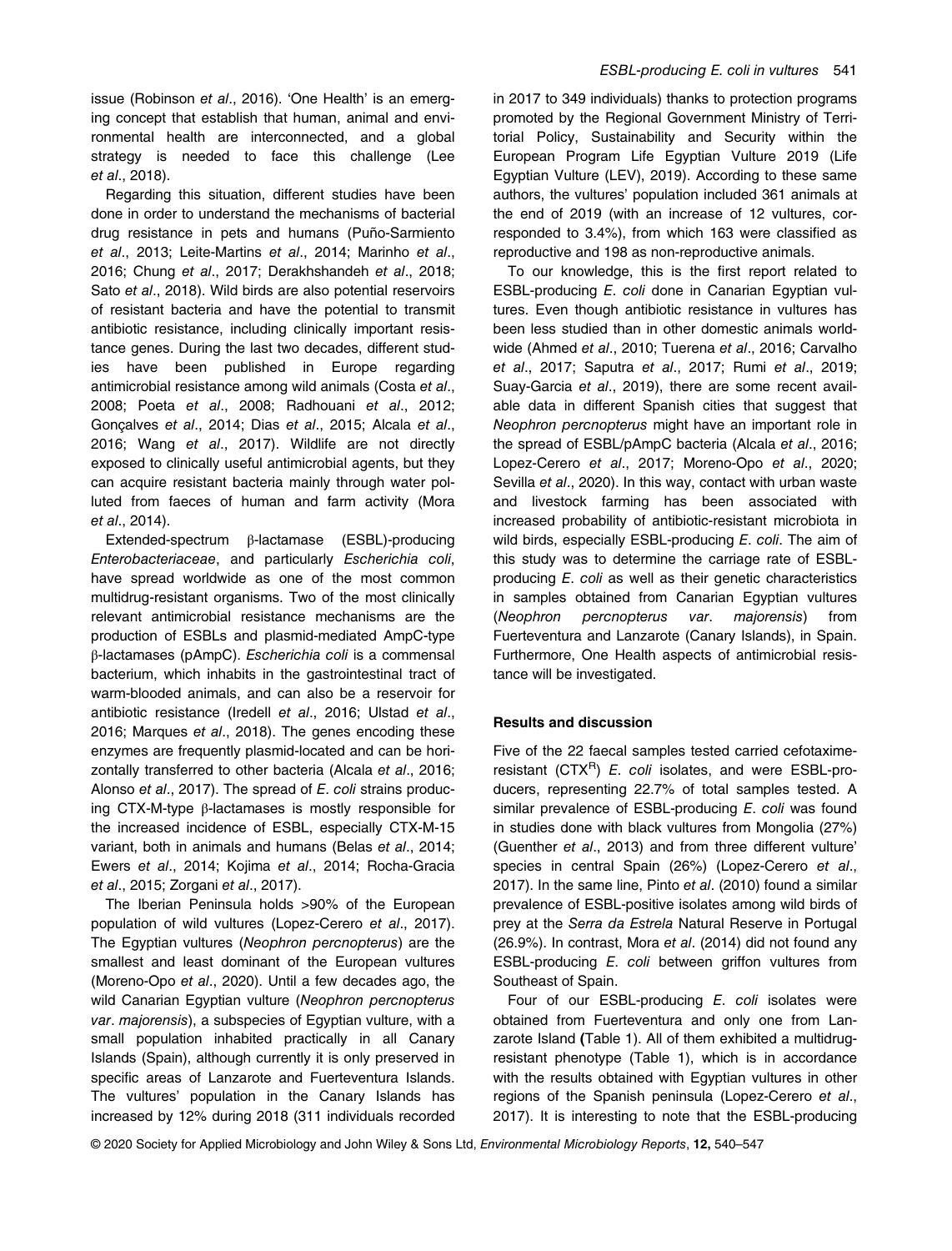| Isolate number                            | Oriain <sup>a</sup>                | Antimicrobial resistance phenotype <sup>b</sup>                                                                                                   | $\beta$ -lactamase genes                                                  | Other genes                | PG <sup>c</sup>                     | <b>MLST</b>                                            |
|-------------------------------------------|------------------------------------|---------------------------------------------------------------------------------------------------------------------------------------------------|---------------------------------------------------------------------------|----------------------------|-------------------------------------|--------------------------------------------------------|
| X1888<br>X1889<br>X1890<br>X1891<br>X1927 | <b>FV</b><br>FV<br>LZ.<br>FV<br>FV | AMP. CTX. TET. CN<br>AMP, AMC, FOX, CTX, CAZ, TET, SXT, CHF, CIP<br>AMP. CTX. CAZ. SXT. TET<br>AMP, CTX, CAZ, SXT, TET, CHF, CIP<br>AMP, CTX, CAZ | CTX-M-15, TEM<br>CTX-M-15. TEM<br>CTX-M-15, TEM-1<br>CTX-M-55<br>CTX-M-55 | int1<br>tetA. int1<br>int1 | B1<br>А<br>D<br>B <sub>1</sub><br>D | ST515<br>ST1290<br>ST <sub>38</sub><br>ST6448<br>ST457 |

Table 1. Phenotype and genotype of antimicrobial resistance of the five ESBL-producer E. coli isolates recovered from vultures in the Canary Islands.

<sup>a</sup>FV: Fuerteventura; LZ: Lanzarote.

b AMP: ampicillin; AMC: amoxicillin + clavulanic acid; FOX: cefoxitin; CTX: cefotaxime; CAZ: ceftazidime; TET: tetracycline; SXT: trimethoprimsulphamethoxazole; CN: gentamicin; S: streptomycin; ERT: ertapenem; CHF: chloramphenicol; CIP: ciprofloxacin. PG: Phylogenetic group.

isolates found in this study might have an impact on public health if transmitted to humans (Bessalah et al., 2016; Grzywaczewski et al., 2016). Recently, Sharma et al. (2018) found a high rate of beta-lactam resistance among E. coli strains in migrant Egyptian vultures in Iran. None of our isolates showed resistance to imipenem (Table 1).

Although the migratory behaviour of raptors has been proposed as a mechanism for the dissemination of antimicrobial-resistant genes (Wang et al., 2017), our study is focused on Canarian Egyptian vulture that is not migratory and inhabits only in two islands (Fuerteventura and Lanzarote) of Canary Islands Archipelago. Therefore, only the feeding habits linked to the consumption of remains from intensive livestock farming, especially pigs (Blanco et al., 2019) as well as on garbage that accumulate in rubbish dumps (Tauler-Ametller et al., 2018) has been associated with a higher probability of antibioticresistant microbiota in wild vultures, especially ESBLproducing E. coli.

All our isolates carried  $bla_{CTX-M}$  genes, specifically:  $bla_{CTX-M-15}$  (three isolates) and  $bla_{CTX-M-55}$  (two isolates), illustrated in Table 1. All CTX-M-15-producing isolates contained the  $bla_{\text{TEM}}$  gene and one carried the tet (A) gene. Furthermore, three isolates contained the int1 gene (Table 1). Pinto et al. (2010) detected a high prevalence of CTX-M-1 in ESBL-positive faecal E. coli isolates recovered from birds of prey (87.5%;  $n = 28/32$ ) at the Serra da Estrela Natural Reserve (Portugal); this ESBL type (CTX-M-1) was also previously reported in studies done by our research group in healthy pets (Costa et al., 2004) and wild animals (Costa et al., 2006; Poeta et al., 2008). Furthermore, Costa et al. (2006) detected ESBL producers in 35.7% of the birds of prey studied (5/14 animals), namely CTX-M-1, CTX-M-14 and SHV-12. In Spain, Alcala et al. (2016) observed the presence of  $bla_{CTX-M-1}$  gene in a griffon vulture and Lopez-Cerero et al. (2017) found the same gene among Egyptian vultures (Neophron percnopterus) samples. Other types of beta-lactamases were detected by Batalha-de-Jesus et al. (2019) among vultures' samples from Brazil: CTX-M-2, CTX-M-15 and CTX-M-8. Regarding the black vultures isolates from Mongolia, the CTX-M-9 was the most prevalent ESBL detected (Guenther et al., 2013).

None of our  $E$ . coli isolates carried the bla<sub>SHV</sub> or  $bla<sub>OXA-48</sub>$  genes. The mcr-1 determinant, encoding colistin resistance, was studied in all  $E$ . coli isolates of this work, and all of them were mcr-1 negative. However, Oteo et al. (2018) found this gene in one black vulture in Spain. In addition, the focus on chicks might have decreased the frequency of antimicrobial-resistance genes found in their microbiome since such immature birds would be less likely than adult birds to full exposure to environmental antimicrobial resistance genes.

High genetic diversity was observed among the five ESBL E. coli isolates with five different sequence types (STs) and three different phylogenetic groups (ST/phylogenetic-group/ ESBL): ST515/B1/CTX-M-15, ST1290/A/CTX-M-15, ST38/D/ CTX-M-15, ST457/D/CTX-M-55 and ST6448/B1/CTX-M-55; this suggests a genetic diversity among these isolates including several strains of STs frequently detected among human clinical isolates. Nevertheless, the lineage ST131 widely disseminated in humans was not detected in this study. These results are in line with another Spanish previous study performed in E. coli from healthy dogs showing the detection of ST38 and ST457 (Flament-Simon et al., 2019). It is important to note that ST457 E. coli is a recent clone with the capacity to cause antimicrobial-resistant extraintestinal infection, almost certainly in dogs, wild animals and possibly in humans (Nicolas-Chanoine et al., 2014). Agreeing with our results, a study done by Batalha-de-Jesus et al. (2019) showed the presence of CTX-M-2/ST457 in wild birds from Brazil. The ST38 is considered a globally dispersed high-risk clone of extraintestinal pathogenic E. coli commonly associated with urinary tract infections and bacteremia in humans (Hernandez et al., 2013; Dolejska and Literak, 2019; Shnaiderman-Torban et al., 2020) but also found in wildlife (Alcala et al., 2016; Guenther et al., 2017). According to a recent study, the ST38/ CTX-M-15-resistant clone was found in a Mongolian wild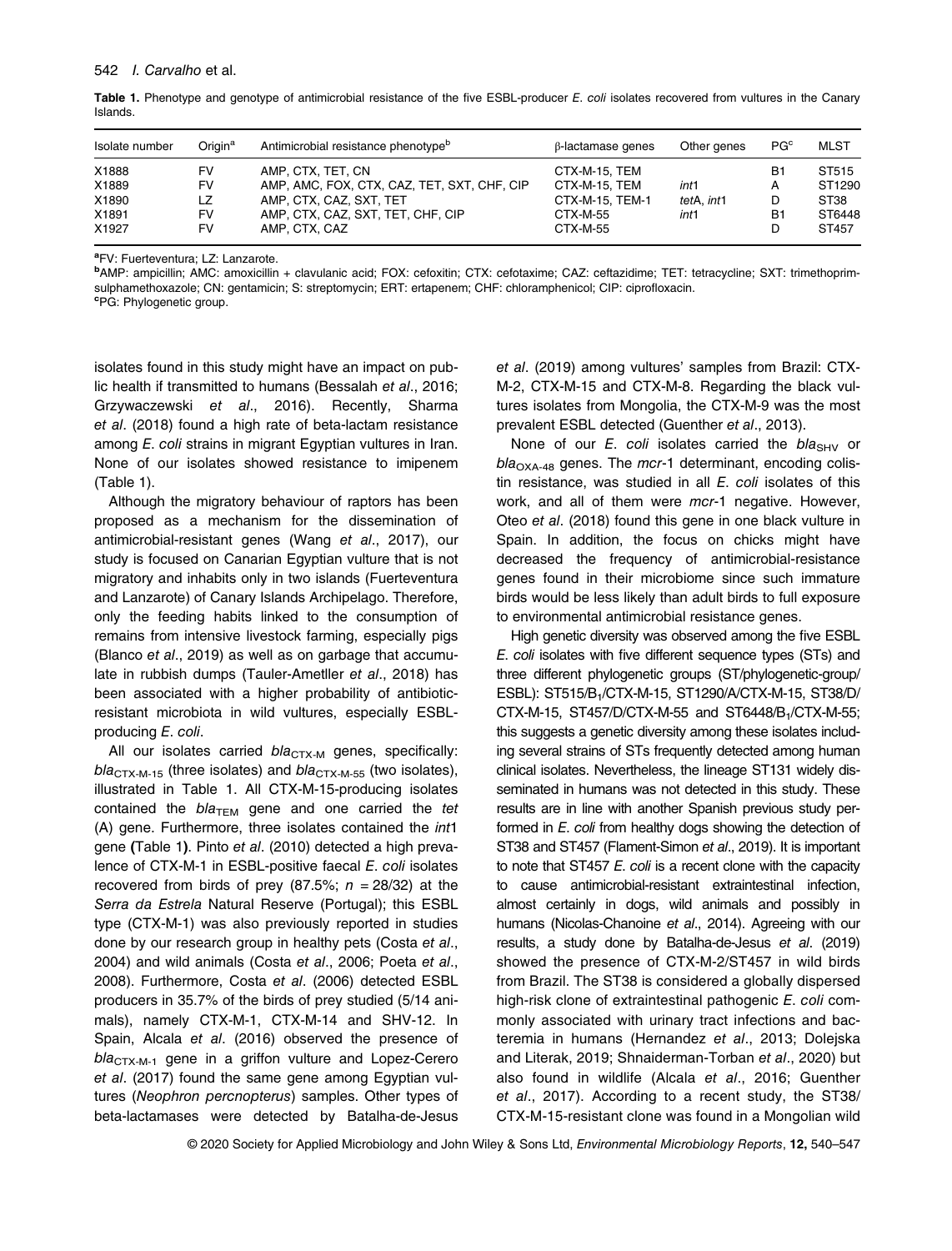bird (Guenther et al., 2017) and the same combination was detected in a human clinical isolate in India (Guiral et al., 2019). These results are in line with the fact that ST38 lineage is considered an expanded and pandemic clone as well as this lineage appears to be independent of antimicrobial selective pressure in clinical environments (Guenther et al., 2017). The ST515 lineage, also found in our study, has been previously found by Dandachi et al. (2018) in poultry from Lebanon, harbouring the mcr-1 gene. The same variant was identified in an E. coli clinical isolate obtained from a patient in a Canadian hospital (Walkty et al., 2016).

Few reports have been done concerning the prevalence and characterization of ESBL-producer E. coli in the faecal microbiota of healthy vultures, and most of the studies have focused on E. coli isolates from domestic animals (Stolle et al., 2013; Ewers et al., 2014; Marques et al., 2016; Pulss et al., 2018) or in wild birds or vultures only from Spanish peninsula (Alcala et al., 2016; Lopez-Cerero et al., 2017; Moreno-Opo et al., 2020). To our knowledge, this is the first study on the genetic background in commensal E. coli isolates recovered from Canarian Egyptian vultures in the Canary Islands.

However, we cannot exclude the possibility that these wild animals had been exposed to faecal material of farm animals or even that of humans. These facts might be involved in the acquisition and dissemination of antibiotic-resistant bacteria even in the absence of direct antibiotic pressure and might explain the presence of ESBL-producing E. coli isolates. The results of our study support the idea that raptors can act as carriers and spreaders of ESBL-producing E. coli representing a risk not only for wildlife but also for livestock and the human population. It is important to note the risk of ESBL-producing E. coli for the professionals that work with wild animals, including vultures (Grzywaczewski et al., 2016).

## Experimental procedures

## Animals and sampling

A total of 22 faecal samples from apparently healthy chicks of wild Canarian Egyptian vultures (Neophron percnopterus var. majorensis) from Lanzarote  $(n = 1)$  and Fuerteventura ( $n = 21$ ) were obtained during July 2019 (Fig. 1). All the faecal samples were collected individually using a sterile cotton swab from each animal and were obtained in collaboration with researchers of a long-term monitoring program of vulture population and were processed at the Research Institute of Biomedical and Health Sciences (University of Las Palmas de Gran Canaria, Spain). None of the animals had been fed previously by humans or had received antibiotics. The Neophron percnopterus var. majorensis is only distributed in Canary Island territory and it is not a migratory species.

Chicks were captured during the fledgling stage in nests. All procedures, including the capture and handling methods of wild vultures, were carried out under Project Licence approved by Dirección de Biodiversidad del Gobierno de Canarias (Canary Islands Government); competent authority official reference numbers 2014/256, 2015/1652 and 2016/1707.

## Escherichia coli isolation

The faecal samples were inoculated onto MacConkey agar plates supplemented with 2  $\mu$ g ml<sup>-1</sup> of cefotaxime (MC + CTX) for cefotaxime resistant (CTX<sup>R</sup>) E. coli recovery. After incubation at  $37^{\circ}$ C for 24 h, colonies showing E. coli morphology were recovered and identified by classical biochemical methods named IMViC (Indol, Methylred, Voges–Proskauer and Citrate) and Analytical Profile Index (API 20Egallery). The identification was confirmed with the matrix-assisted laser desorption/ionization timeof-flight mass spectrometry method (MALDI-TOF MS, Bruker) in the Laboratory of Biochemistry and Molecular



Fig. 1. Origin of vultures' samples: Fuerteventura and Lanzarote (Canary Islands, Spain).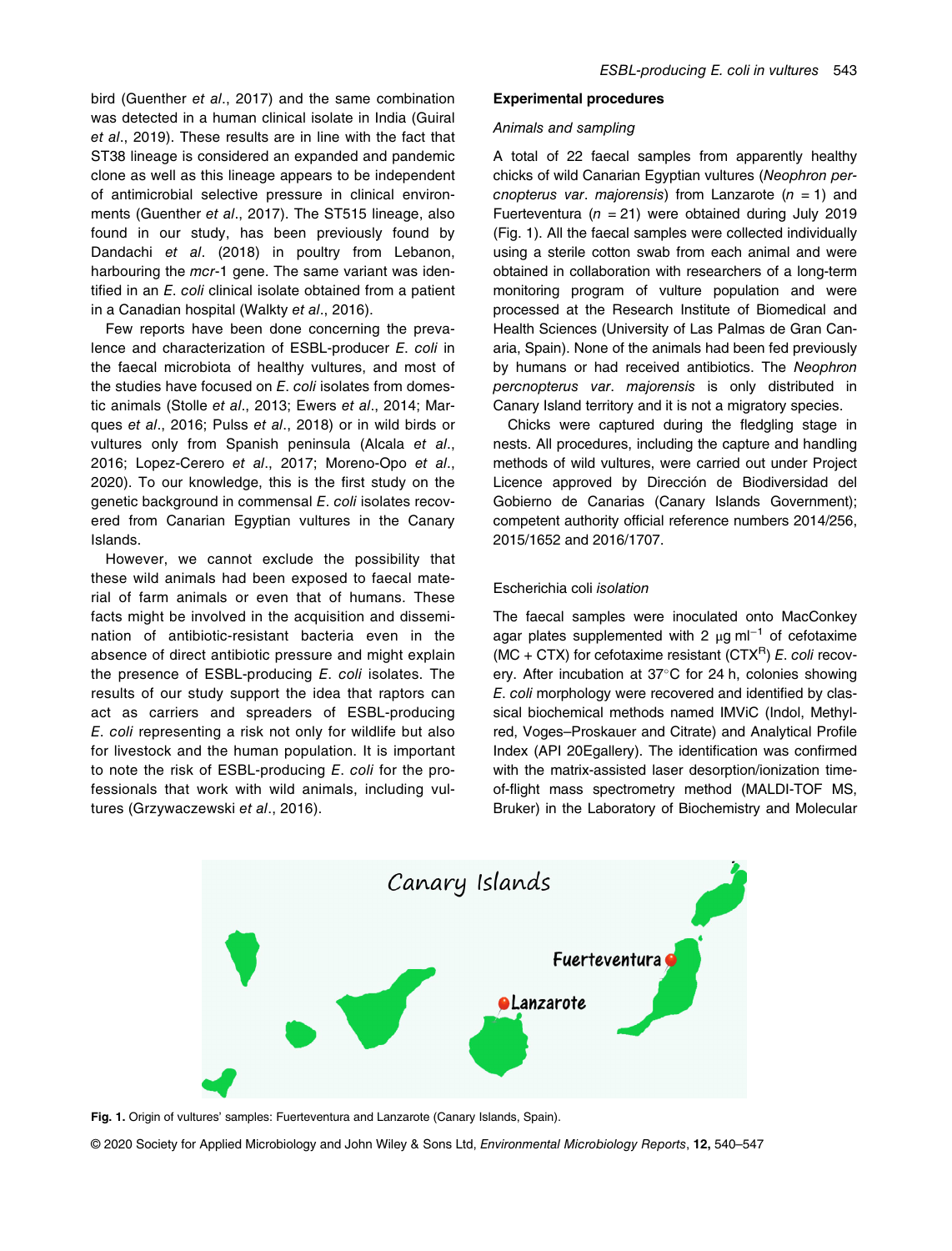#### 544 I. Carvalho et al.

Biology in the University of La Rioja (Logroño, Spain). One E. coli per sample was kept and characterized by genetic methods.

#### Susceptibility testing

Antimicrobial susceptibility testing was performed by the agar disk diffusion method, as recommended by the Clinical Laboratory Standards Institute standard guidelines (CLSI, 2018). Escherichia coli isolates were tested against the following antimicrobial agents (μg/disk): ampicillin (10), amoxicillin + clavulanic acid  $(20 + 10)$ , cefotaxime  $(30)$ , cefoxitin (30), ceftazidime (30), aztreonam (30), imipenem (10), tetracycline (30), nalidixic acid (30), ciprofloxacin (5), trimethoprim-sulfamethoxazole (1.25 + 23.75), gentamicin (10), tobramycin (10), streptomycin (10), amikacin (30) and chloramphenicol (30). Isolates were recorded as susceptible, intermediate, or resistant according to the interpretative standards of zone diameter (CLSI, 2018). The detection of ESBL production was carried out using three disks of antibiotics in the same line: cefotaxime, ceftazidime and amoxicillin/clavulanic acid (CLSI, 2018).

#### DNA extraction and quantification

Genomic DNA from ESBL-producing isolates was extracted using the InstaGene Matrix (BioRad), according to the manufacturer's instructions. In order to quantify the DNA concentration and the level of purity, the absorbance readings were taken at 260 and 280 nm (Spectrophotometer ND-100, Nanodrop).

## Antibiotic resistance genes

The genetic basis of resistance was investigated using PCR and sequencing of the obtained amplicons. Positive controls of the University of La Rioja (Logroño, Spain) were used in this study.

The presence of the beta-lactamase genes  $[b/a<sub>CTX-M</sub>]$ (groups 1 and 9),  $bla_{SHV}$ ,  $bla_{TEM}$ ,  $bla_{OXA-1}$ , and  $bla_{OXA-48}$ ] was studied by PCR and sequencing (Ruiz et al., 2012; Hassen et al., 2019). Furthermore, the mcr-1 (colistin resistance), tetA/tetB (tetracycline resistance) and int1 genes (integrase of class 1 integrons) were also analysed (Hassen et al., 2019). Virulence factors were also tested ( $sxt_{1,2}$ ) (Alonso et al., 2017).

The E. coli isolates were assigned according to the phylogenetic classification into one of the four main phylogenetic groups, A,  $B_1$ ,  $B_2$  and D, following a PCR strategy published previously based on the presence or absence of the chuA and yjaA gene or the DNA fragment TSPE4.C2 (Clermont et al., 2000).

#### Multilocus sequence typing of E. coli strains

The MLST with seven housekeeping genes (icd, fumC, mdh, adk, recA, purA and gyrB) was carried out in the five ESBL-positive isolates, according to the PubMLST protocol for E. coli (PubMLST, 2020). The allele combination was determined after sequencing the seven genes, and the ST and clonal complex were identified.

## **Conclusions**

Wild birds can contribute to the global spread of ESBLproducing E. coli in natural ecosystems. This study shows, for the first time in the Canary Islands, that vultures can be carriers of ESBL-producing E. coli isolates associated with diverse STs (ST515, ST1290, ST38, ST457 and ST6448). Our study reports the dissemination of  $bla_{CTX-M-15}$  and  $bla_{CTX-M-55}$  genes in E. coli isolates from vultures in the Canary Islands. This study supports the hypothesis regarding the circulation of antimicrobialresistance genes and antimicrobial-resistant bacteria between animals (in this case vultures), humans and the environment.

However, more studies focusing on the human–animal–environmental interface should be performed to better understand the role of these animals in the spread of this type of resistance and to assess potential risks for the public health from the 'One Health' approach.

### Acknowledgements

We would like to thank José Antonio Donázar, Julio Roldán, Marina García-Alfonso, Thijs van Overveld and Manuel de la Riva for their help with sampling for this work.

#### References

- Ahmed, M.O., Clegg, P.D., Williams, N.J., Baptiste, K.E., and Bennett, M. (2010) Antimicrobial resistance in equine faecal Escherichia coli isolates from North West England. Ann Clin Microbiol Antimicrob 9: 12.
- Alcala, L., Alonso, C.A., Simon, C., Gonzalez-Esteban, C., Oros, J., Rezusta, A., et al. (2016) Wild birds, frequent carriers of extended-spectrum β-lactamase (ESBL) producing Escherichia coli of CTX-M and SHV-12 types. Microb Ecol 72: 861–869.
- Alonso, C.A., Mora, A., Diaz, D., Blanco, M., Gonzalez-Barrio, D., Ruiz-Fons, F., et al. (2017) Occurrence and characterization of stx and/or eae-positive Escherichia coli isolated from wildlife, including a typical EPEC strain from a wild boar. Vet Microbiol 207: 69–73.
- Batalha-de-Jesus, A., Souza, J., Martins, N., Botelho, L., Girão, V., Teixeira, L., et al. (2019) High-level multidrugresistant Escherichia coli isolates from wild birds in a large urban environment. Microb Drug Resist 25: 167–172.
- Belas, A., Salazar, A.S., Gama, L.T., Couto, N., and Pomba, C. (2014) Risk factors for faecal colonisation with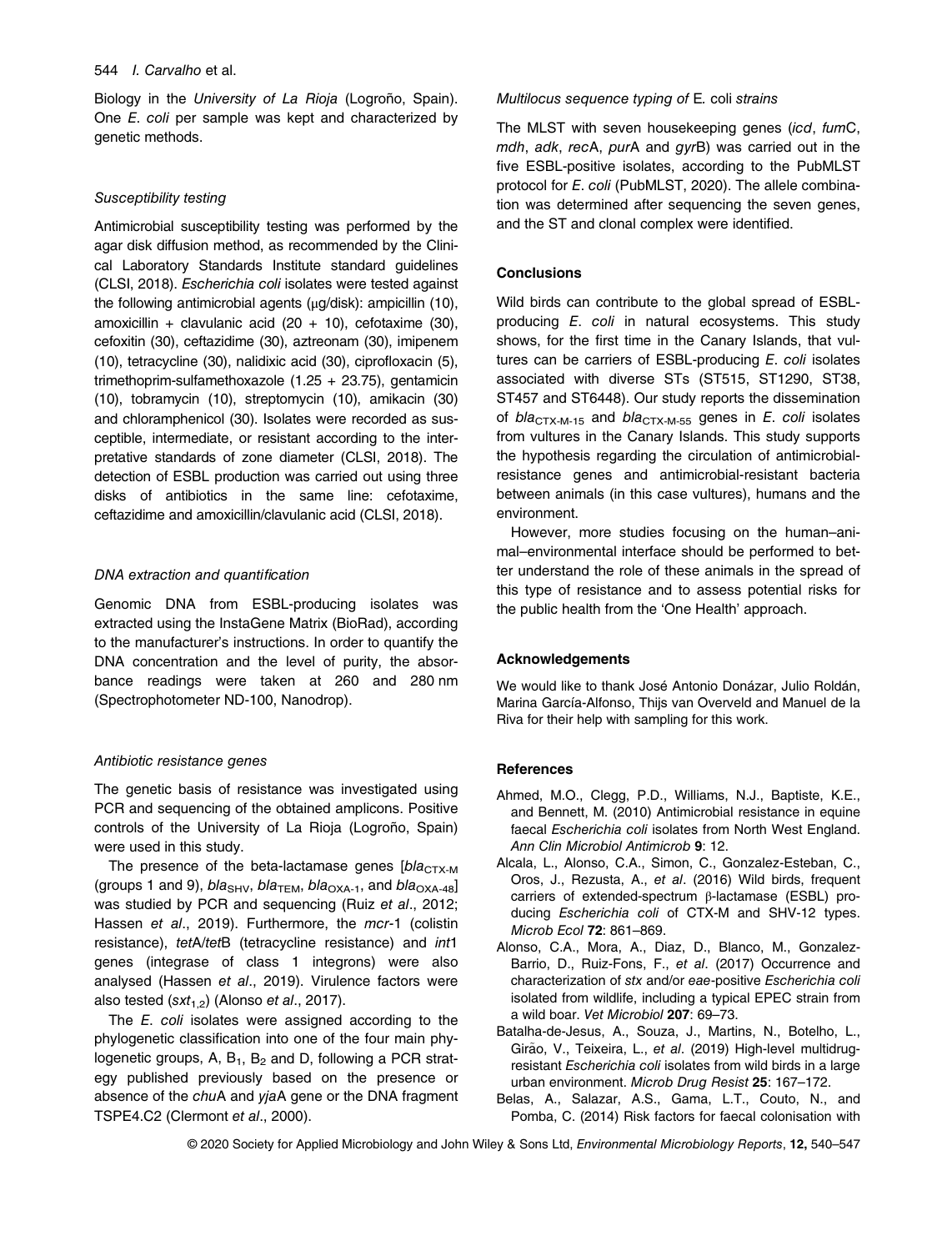Escherichia coli producing extended-spectrum and plasmid-mediated ampC β-lactamases in dogs. Vet Rec 175: 202.

- Bessalah, S., Fairbrother, J.M., Salhi, I., Vanier, G., Khorchani, T., Seddik, M.M., and Hammadi, M. (2016) Antimicrobial resistance and molecular characterization of virulence genes, phylogenetic groups of Escherichia coli isolated from diarrheic and healthy camel-calves in Tunisia. Comp Immunol Microbiol Infect Dis 49: 1–7.
- Blanco, G., Cortés-Avizanda, A., Frías, Ó., Arrondo, E., and Donázar, J.A. (2019) Livestock farming practices modulate vulture diet-disease interactions. Glob Ecol Conserv 17: e00518.
- Carvalho, I., Del Campo, R., Sousa, M., et al. (2017) Antimicrobial resistant Escherichia coli and Enterococcus spp. isolated from Miranda Donkey (Equus asinus): an old problem from a new source with a different approach. J Med Microbiol 66: 191–202.
- Carvalho, I., Silva, N., Carrola, J., Silva, V., Currie, C., Igrejas, G., and Poeta, P. (2019) Chapter 11: Antibiotic resistance. In Antibiotic Drug Resistance. Hoboken: John Wiley & Sons, pp. 239–259.
- Chung, Y.S., Hu, Y.S., Shin, S., Lim, S.K., Yang, S.J., Park, Y.H., and Park, K.T. (2017) Mechanisms of quinolone resistance in Escherichia coli isolated from companion animals, pet-owners, and non-pet-owners. J Vet Sci 18: 449–456.
- Clermont, O., Bonacorsi, S., and Bingen, E. (2000) Rapid and simple determination of the Escherichia coli Phylogenetic Group. Appl Environ Microbiol 66: 4555–4558.
- CLSI. (2018) Clinical and Laboratory Standards Institute. Performed Standards for Antimicrobial Susceptibility Testing, 28th ed. Wayne, PA: CLSI supplement.
- Costa, D., Poeta, P., Briñas, L., Sáenz, Y., Rodrigues, J., and Torres, C. (2004) Detection of CTX-M-1 and TEM-52 β-lactamases in Escherichia coli strains from healthy pets in Portugal. J Antimicrob Chemother 54: 960–961.
- Costa, D., Poeta, P., Saenz, Y., Vinue, L., Coelho, A.C., Matos, M., et al. (2008) Mechanisms of antibiotic resistance in Escherichia coli isolates recovered from wild animals. Microb Drug Resist (Larchmont, NY) 14: 71–77.
- Costa, D., Poeta, P., Saenz, Y., Vinue, L., Rojo-Bezares, B., Jouini, A., et al. (2006) Detection of Escherichia coli harbouring extended-spectrum beta-lactamases of the CTX-M, TEM and SHV classes in faecal samples of wild animals in Portugal. J Antimicrob Chemother 58: 1311–1312.
- Dandachi, I., Chabou, S., Daoud, Z., and Rolain, J.M. (2018) Prevalence and emergence of extended-spectrum cephalosporin-, carbapenem- and colistin-resistant Gram negative bacteria of animal origin in the Mediterranean Basin. Front Microbiol 9: 2299.
- Derakhshandeh, A., Eraghi, V., Boroojeni, A.M., Niaki, M.A., Zare, S., and Naziri, Z. (2018) Virulence factors, antibiotic resistance genes and genetic relatedness of commensal Escherichia coli isolates from dogs and their owners. Microb Pathog 116: 241–245.
- Dias, D., Torres, R.T., Kronvall, G., Fonseca, C., Mendo, S., and Caetano, T. (2015) Assessment of antibiotic resistance of Escherichia coli isolates and screening of

Salmonella spp. in wild ungulates from Portugal. Res Microbiol 166: 584–593.

- Dolejska, M., and Literak, I. (2019) Wildlife is overlooked in the epidemiology of medically important antibiotic-resistant bacteria. Antimicrob Agents Chemother 63: e01167- 01119.
- Ewers, C., Bethe, A., Stamm, I., Grobbel, M., Kopp, P.A., Guerra, B., et al. (2014) CTX-M-15-D-ST648 Escherichia coli from companion animals and horses: another pandemic clone combining multiresistance and extraintestinal virulence? J Antimicrob Chemother 69: 1224–1230.
- Flament-Simon, V.M., Alonso, P., García-Meniño, I., Trigo-Tasende, N., Blanco, J., Blanco, M., and Blanco, J. (2019) Prevalence and molecular characterisation of extraintestinal pathogenic Escherichia coli and ESBL/pAmpCproducing E. coli in healthy dogs in Spain, 29th ECCMID13-16 April 2019, Amsterdam, Netherlands, p. P1204.
- Gonçalves, A., Poeta, P., Monteiro, R., Marinho, C., Silva, N., Guerra, A., et al. (2014) Comparative proteomics of an extended spectrum β-lactamase producing Escherichia coli strain from the Iberian wolf. J Proteomics 104: 80–93.
- Grzywaczewski, G., Kowalczyk-Pecka, D., Cios, S., Bojar, W., Jankuszew, A., and Bojar, H. (2016) Tawny owl (Strix aluco) as a potential transmitter of Enterobacteriaceae epidemiologically relevant for forest service workers, nature protection service and ornithologists. Ann Agric Environ Med 24: 62–65.
- Guenther, S., Aschenbrenner, K., Stamm, I., Bethe, A., Semmler, T., Stubbe, A., et al. (2013) Comparable high rates of extended-Spectrum-Beta-lactamase-producing Escherichia coli in birds of prey from Germany and Mongolia. PLoS One 7: e53039.
- Guenther, S., Semmler, T., Stubbe, A., Stubbe, M., Wieler, L.H., and Schaufler, K. (2017) Chromosomally encoded ESBL genes in Escherichia coli of ST38 from Mongolian wild birds. J Antimicrob Chemother 72: 1310–1313.
- Guiral, E., Goncalves Quiles, M., Munoz, L., Moreno-Morales, J., Alejo-Cancho, I., Salvador, P., et al. (2019) Emergence of resistance to quinolones and beta-lactam antibiotics in Enteroaggregative and Enterotoxigenic Escherichia coli causing Traveler's diarrhea. Antimicrob Agents Chemother 63: e01745-01718.
- Hassen, B., Abbassi, M.S., Ruiz-Ripa, L., Mama, O.M., Hassen, A., Torres, C., and Hammami, S. (2019) High prevalence of mcr-1 encoding colistin resistance and first identification of  $bla_{CTX-M-55}$  in ESBL/CMY-2-producing Escherichia coli isolated from chicken faeces and retail meat in Tunisia. Int J Food Microbiol 318: 108478.
- Hernandez, J., Johansson, A., Stedt, J., Bengtsson, S., Porczak, A., Granholm, S., et al. (2013) Characterization and comparison of extended-Spectrum β-lactamase (ESBL) resistance genotypes and population structure of Escherichia coli isolated from Franklin's gulls (Leucophaeus pipixcan) and humans in Chile. PLoS One 8: e76150.
- Iredell, J., Brown, J., and Tagg, K. (2016) Antibiotic resistance in Enterobacteriaceae: mechanisms and clinical implications. BMJ 352: h6420.
- © 2020 Society for Applied Microbiology and John Wiley & Sons Ltd, Environmental Microbiology Reports, 12, 540–547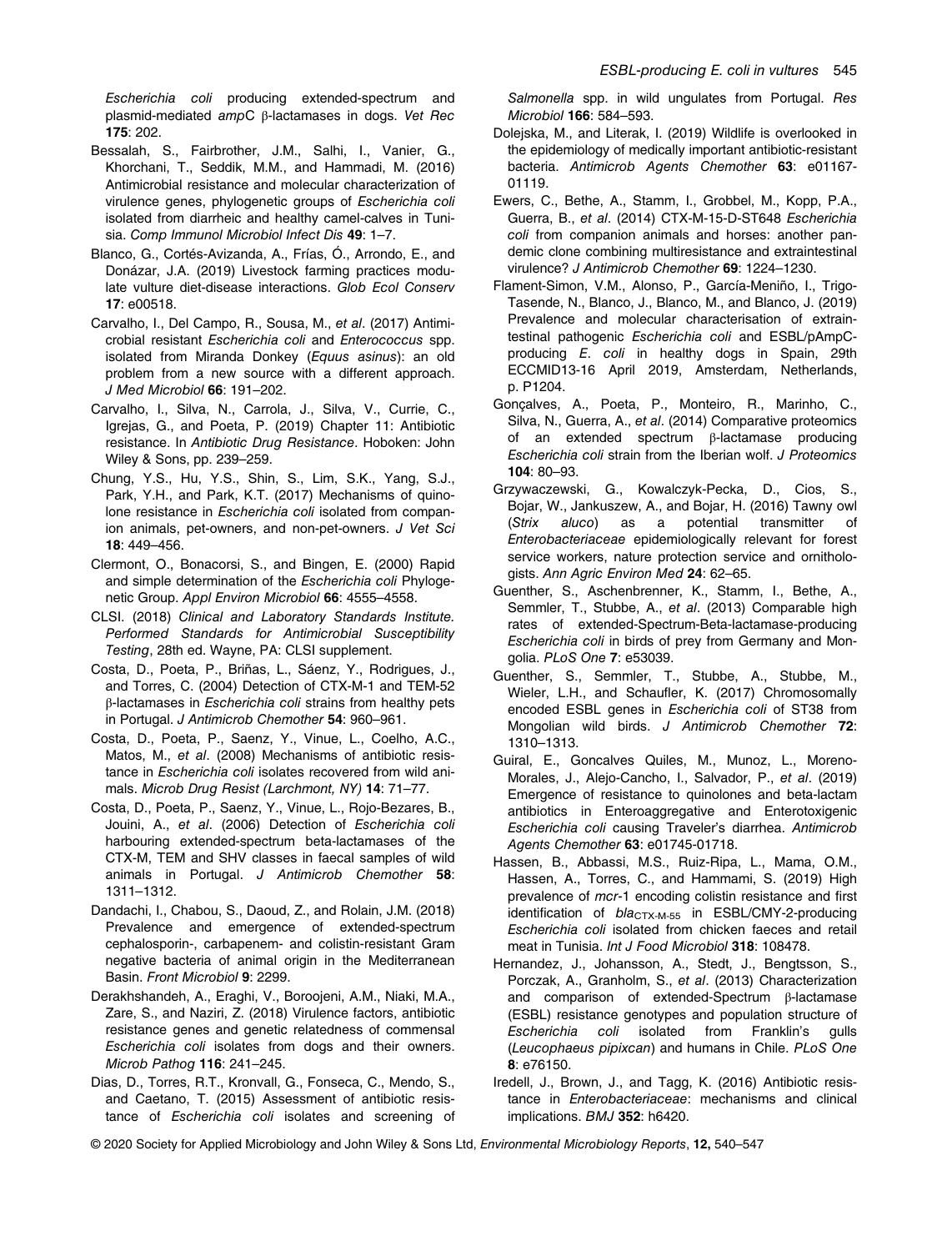### 546 I. Carvalho et al.

- Kojima, Y., Harada, S., Aoki, K., Ishii, Y., Sawa, T., Hasegawa, K., et al. (2014) Spread of CTX-M-15 extended-spectrum β-lactamase-producing Escherichia coli isolates through household contact and plasmid transfer. J Clin Microbiol 52: 1783–1785.
- Lee, C.-R., Lee, J., Park, K., Jeon, J., Kim, Y., Jeong, B., and Lee, S. (2018) The need for efforts to obtain high quality evidence in a one health approach. Biomed Res 29: 2355–2361.
- Leite-Martins, L.R., Mahu, M.I., Costa, A.L., Mendes, A., Lopes, E., Mendonca, D.M., et al. (2014) Prevalence of antimicrobial resistance in enteric Escherichia coli from domestic pets and assessment of associated risk markers using a generalized linear mixed model. Prev Vet Med 117: 28–39.
- Life Egyptian Vulture (LEV) (2019) Seguimiento De La Población De Guirres En Canarias. [https://www.life](https://www.lifegyptianvulture.it/es/sin-categorizar/seguimiento-de-la-poblacion-de-guirres-en-canarias/) [gyptianvulture.it/es/sin-categorizar/seguimiento-de-la](https://www.lifegyptianvulture.it/es/sin-categorizar/seguimiento-de-la-poblacion-de-guirres-en-canarias/)[poblacion-de-guirres-en-canarias/.](https://www.lifegyptianvulture.it/es/sin-categorizar/seguimiento-de-la-poblacion-de-guirres-en-canarias/)
- Lopez-Cerero, L., Lopez-Hernandez, I.., Blanco, G., Caballero, F.J., de Alba, P.D., and Hernandez, A.P. (2017) High prevalence of ESBL-producing E. coli colonization among wild vultures: comparative study between sedentary and migratory vultures. ECCMID 2017 Proceddings book, Vienna, Austria, p. P1074
- Ma, Y.-X., Wang, C.-Y., Li, Y.-Y., Li, J., Wan, Q.-Q., Chen, J.-H., et al. (2020) Considerations and caveats in combating ESKAPE pathogens against nosocomial infections. Adv Sci 7: 1901872.
- Marinho, C.M., Santos, T., Gonçalves, A., Poeta, P., and Igrejas, G. (2016) A decade-long commitment to antimicrobial resistance surveillance in Portugal. Front Microbiol 7: 1650–1650.
- Marques, C., Belas, A., Franco, A., Aboim, C., Gama, L.T., and Pomba, C. (2018) Increase in antimicrobial resistance and emergence of major international high-risk clonal lineages in dogs and cats with urinary tract infection: 16 year retrospective study. J Antimicrob Chemother 73: 377–384.
- Marques, C., Gama, L.T., Belas, A., Bergström, K., Beurlet, S., Briend-Marchal, A., et al. (2016) European multicenter study on antimicrobial resistance in bacteria isolated from companion animal urinary tract infections. BMC Vet Res 12: 213.
- Mora, A., Ortega, N., Garcia, E., Viso, S., Candela, M., Dahbi, G., et al. (2014) First characterization of Escherichia coli strains isolated from wildlife griffon vulture (Gyps fulvus ) in the southeast of Spain. Open J Vet Med 04: 329–333.
- Moreno-Opo, R., Trujillano, A., and Margalida, A. (2020) Larger size and older age confer competitive advantage: dominance hierarchy within European vulture guild. Sci Rep 10: 2430.
- Nicolas-Chanoine, M.H., Bertrand, X., and Madec, J.Y. (2014) Escherichia coli ST131, an intriguing clonal group. Clin Microbiol Rev 27: 543–574.
- Oteo, J., Mencia, A., Bautista, V., Pastor, N., Lara, N., Gonzalez-Gonzalez, F., et al. (2018) Colonization with Enterobacteriaceae-producing ESBLs, AmpCs, and OXA-48 in wild Avian species, Spain 2015-2016. Microb Drug Resist 24: 932–938.
- Pinto, L., Radhouani, H., Coelho, C., Martins da Costa, P., Simoes, R., Brandao, R.M., et al. (2010) Genetic detection of extended-spectrum beta-lactamase-containing Escherichia coli isolates from birds of prey from Serra da Estrela natural Reserve in Portugal. Appl Environ Microbiol 76: 4118–4120.
- Poeta, P., Radhouani, H., Igrejas, G., Goncalves, A., Carvalho, C., Rodrigues, J., et al. (2008) Seagulls of the Berlengas natural reserve of Portugal as carriers of fecal Escherichia coli harboring CTX-M and TEM extendedspectrum β-lactamases. Appl Environ Microbiol 74: 7439–7441.
- PubMLST (2020) Escherichia coli (Achtman) MLST locus/sequence definitions database. The Department of Zoology, University of Oxford, UK. Accessed on 20/05/2020. [https://pubmlst.org/bigsdb?db=pubmlst\\_ecoli\\_](https://pubmlst.org/bigsdb?db=pubmlst_ecoli_achtman_seqdef) [achtman\\_seqdef.](https://pubmlst.org/bigsdb?db=pubmlst_ecoli_achtman_seqdef)
- Pulss, S., Stolle, I., Stamm, I., Leidner, U., Heydel, C., Semmler, T., et al. (2018) Multispecies and clonal dissemination of OXA-48 Carbapenemase in Enterobacteriaceae from companion animals in Germany, 2009-2016. Front Microbiol 9: 1265–1265.
- Puño-Sarmiento, J., Medeiros, L., Chiconi, C., Martins, F., Pelayo, J., Rocha, S., et al. (2013) Detection of diarrheagenic Escherichia coli strains isolated from dogs and cats in Brazil. Vet Microbiol 166: 676–680.
- Radhouani, H., Poeta, P., Goncalves, A., Pacheco, R., Sargo, R., and Igrejas, G. (2012) Wild birds as biological indicators of environmental pollution: antimicrobial resistance patterns of Escherichia coli and enterococci isolated from common buzzards (Buteo buteo). J Med Microbiol 61: 837–843.
- Robinson, T.P., Bu, D.P., Carrique-Mas, J., Fèvre, E.M., Gilbert, M., Grace, D., et al. (2016) Antibiotic resistance is the quintessential One Health issue. Trans R Soc Trop Med Hyg 110: 377–380.
- Rocha-Gracia, R.C., Cortes-Cortes, G., Lozano-Zarain, P., Bello, F., Martinez-Laguna, Y., and Torres, C. (2015) Faecal Escherichia coli isolates from healthy dogs harbour CTX-M-15 and CMY-2 beta-lactamases. Vet J 203: 315–319.
- Ruiz, E., Saenz, Y., Zarazaga, M., Rocha-Gracia, R., Martinez-Martinez, L., Arlet, G., and Torres, C. (2012) qnr, aac(6')-lb-cr and qepA genes in Escherichia coli and Klebsiella spp.: genetic environments and plasmid and chromosomal location. J Antimicrob Chemother 67: 886–897.
- Rumi, M., Mas, J., Elena, A., Cerdeira, L., Muñoz, M.E., Lincopan, N., et al. (2019) Co-occurrence of clinically relevant β-lactamases and mcr-1 encoding genes in Escherichia coli from companion animals in Argentina. Vet Microbiol 230: 228–234.
- Saputra, S., Jordan, D., Mitchell, T., Wong, H.S., Abraham, R.J., Kidsley, A., et al. (2017) Antimicrobial resistance in clinical Escherichia coli isolated from companion animals in Australia. Vet Microbiol 211: 43–50.
- Sato, T., Harada, K., Usui, M., Tsuyuki, Y., Shiraishi, T., Tamura, Y., and Yokota, S.I. (2018) Tigecycline susceptibility of Klebsiella pneumoniae complex and Escherichia coli isolates from companion animals: the prevalence of tigecycline-nonsusceptible K. pneumoniae complex,